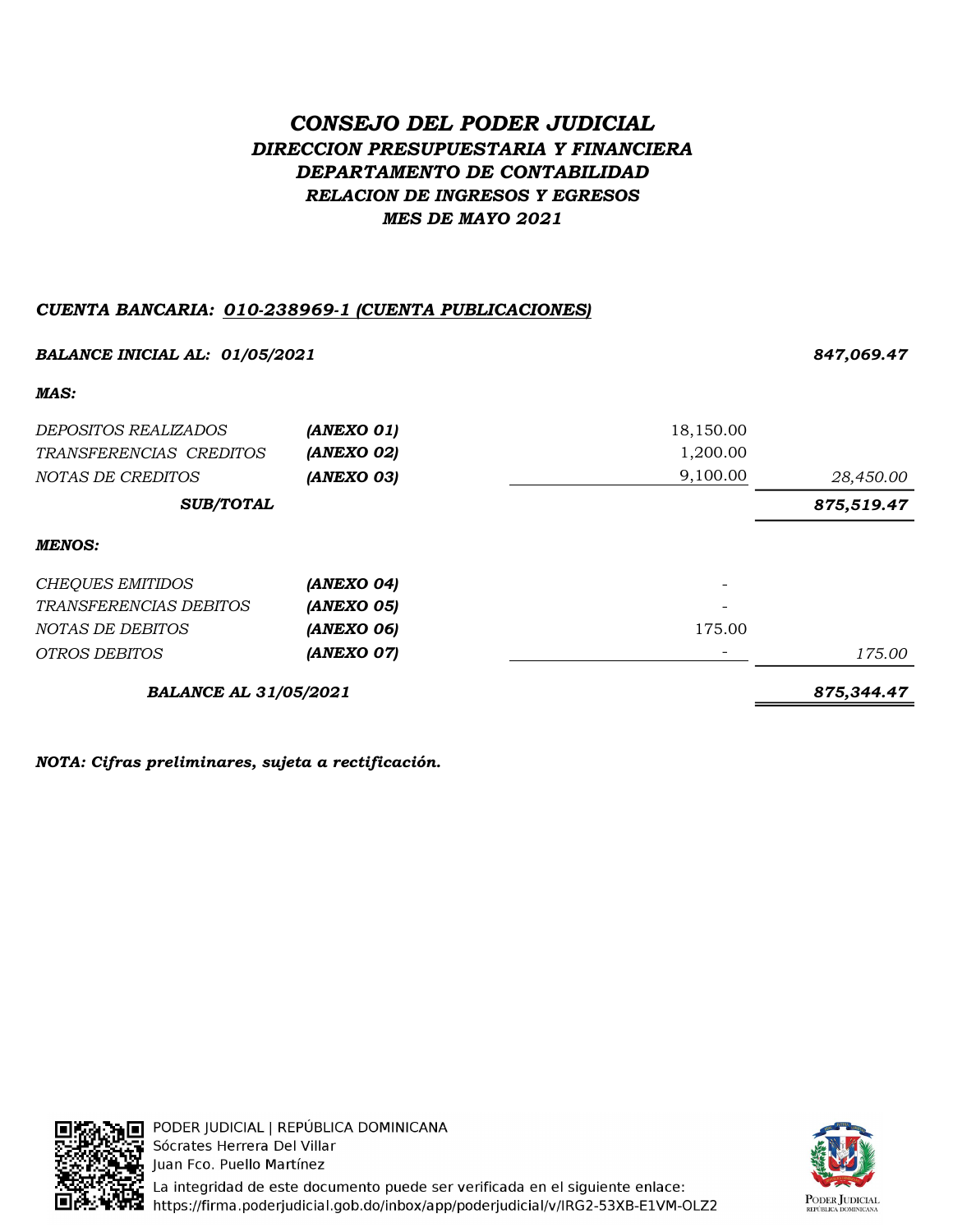# CONSEJO DEL PODER JUDICIAL DIRECCION PRESUPUESTARIA Y FINANCIERA DEPARTAMENTO DE CONTABILIDAD RELACION DE INGRESOS Y EGRESOS MES DE MAYO 2021

#### ANEXO 01

# RELACION DE DEPOSITOS REALIZADOS MES DE MAYO 2021

| <b>FECHA</b> | NUM. | <b>DESCRIPCION</b>                                  | <b>VALOR RD\$</b> |
|--------------|------|-----------------------------------------------------|-------------------|
| 27/05/2021   | 2466 | <b>EXPEDICION CERTIFICACIONES</b>                   | 2,700.00          |
| 27/05/2021   | 2467 | EXPEDICION CERTIFICACIONES                          | 1,800.00          |
| 27/05/2021   | 2468 | EXPEDICION CERTIFICACIONES                          | 500.00            |
| 31/05/2021   | 2469 | EXPEDICION CERTIFICACIONES                          | 1,800.00          |
| 31/05/2021   | 2470 | EXPEDICION CERTIFICACIONES                          | 1,000.00          |
| 31/05/2021   | 2471 | EXPEDICION CERTIFICACIONES                          | 1,000.00          |
| 31/05/2021   | 2472 | VENTA PUBLICACIONES DPTO. JUDICIAL DE PUERTO PLATA. | 500.00            |
| 31/05/2021   | 2473 | EXPEDICION CERTIFICACIONES                          | 1,200.00          |
| 31/05/2021   | 2474 | VENTA PUBLICACIONES DPTO. JUDICIAL DE PUERTO PLATA. | 7,650.00          |
|              |      | TOTAL RD\$                                          | 18,150.00         |

#### ANEXO 02

# RELACION DE TRANSFERENCIAS CREDITOS MES DE MAYO 2021

| <b>FECHA</b>      | NUM. | <b>DESCRIPCION</b>                             | <b>VALOR RD\$</b> |
|-------------------|------|------------------------------------------------|-------------------|
| 14/05/2021        | 113  | TRANSFERENCIA POR EXPEDICION DE CERTIFICACION. | 300.00            |
| 18/05/2021        | 114  | TRANSFERENCIA POR EXPEDICION DE CERTIFICACION. | 300.00            |
| <i>20/05/2021</i> | 115  | TRANSFERENCIA POR EXPEDICION DE CERTIFICACION. | 300.00            |
| 25/05/2021        | 116  | TRANSFERENCIA POR EXPEDICION DE CERTIFICACION. | 300.00            |
|                   |      | TOTAL RD\$                                     | 1,200.00          |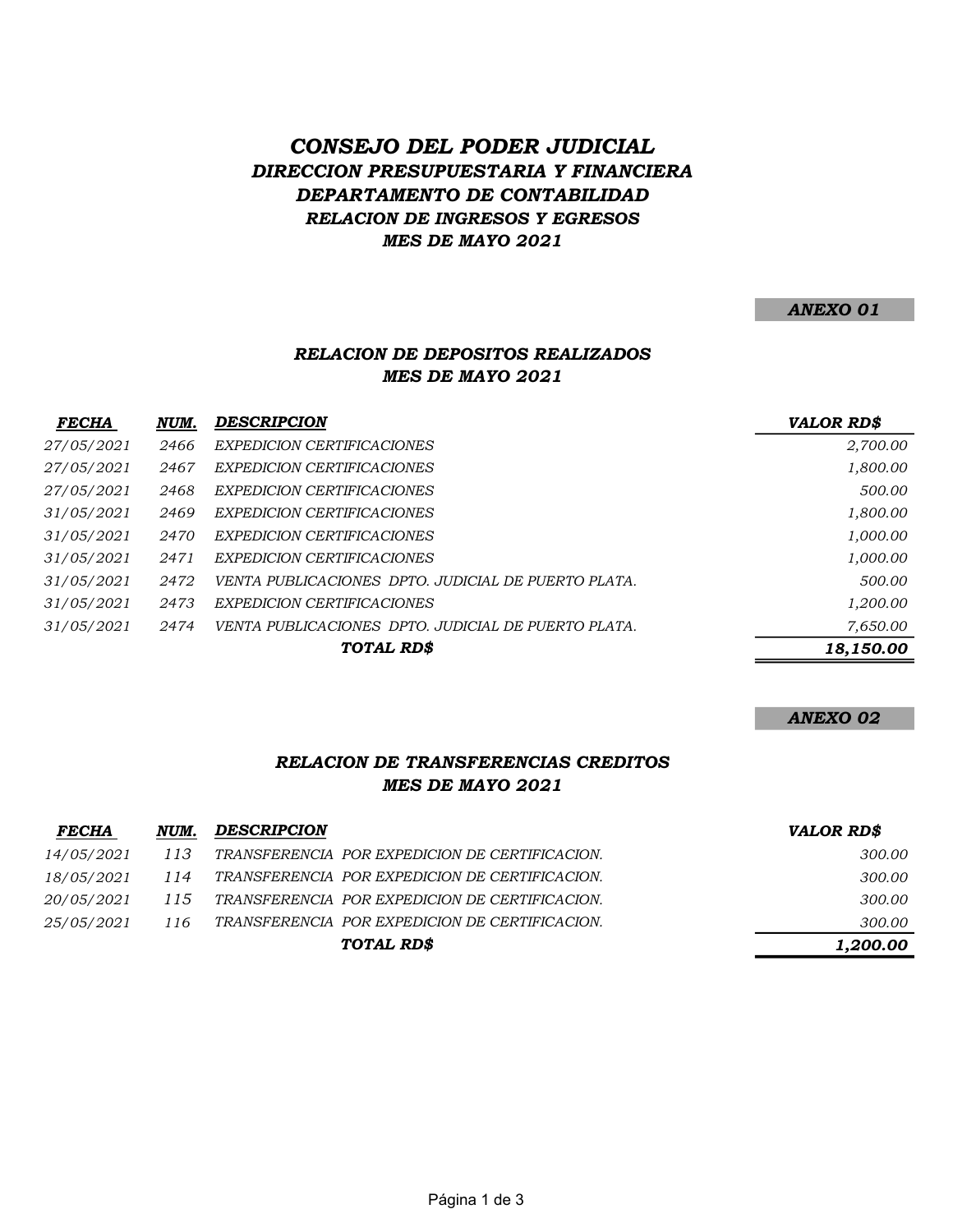### RELACION NOTAS DE CREDITOS MES DE MAYO 2021

| <b>FECHA</b> | NUM. | <b>DESCRIPCION</b>                                   | <b>VALOR RD\$</b> |
|--------------|------|------------------------------------------------------|-------------------|
| 31/05/2021   | 264  | CARGO POR CERTIFICACION DE JURAMENTACION DE ABOGADOS | 300.00            |
| 31/05/2021   | 265  | CARGO POR CERTIFICACION DE JURAMENTACION DE NOTARIO  | 3,600.00          |
| 31/05/2021   | 266  | CARGO POR CERTIFICACION DE JURAMENTACION DE ABOGADOS | 4,000.00          |
| 31/05/2021   | 267  | CARGO POR CERTIFICACION DE JURAMENTACION DE ABOGADOS | 300.00            |
| 31/05/2021   | 268  | CARGO POR CERTIFICACION DE JURAMENTACION DE ABOGADOS | 300.00            |
| 31/05/2021   | 269  | CARGO POR CERTIFICACION DE JURAMENTACION DE ABOGADOS | 600.00            |
|              |      | TOTAL RD\$                                           | 9,100.00          |

ANEXO 04

#### RELACION DE CHEQUES EMITIDOS MES DE MAYO 2021

FECHA NUM. VALOR RD\$ BENEFICIARIO

TOTAL RD\$

#### ANEXO 05

- 1990)<br>1990 - Paul Barbara, política<br>1990 - Paul Barbara, política

### RELACION DE TRANSFERENCIAS DEBITOS MES DE MAYO 2021

FECHA NUM. DESCRIPCION **External State of the Second Contract Contract Contract Contract Contract Contract Contract Contract Contract Contract Contract Contract Contract Contract Contract Contract Contract Contract Contrac** 

TOTAL RD\$

ANEXO 06

- 1990 - 1990 - 1990 - 1990 - 1990 - 1990 - 1990 - 1990 - 1990 - 1990 - 1990 - 1990 - 1990 - 1990 - 1990 - 19<br>1991 - 1990 - 1990 - 1990 - 1990 - 1990 - 1990 - 1990 - 1990 - 1990 - 1990 - 1990 - 1990 - 1990 - 1990 - 1990

### RELACION NOTAS DE DEBITOS MES DE MAYO 2021

| <b>FECHA</b> | NUM. | <b>DESCRIPCION</b>                     | VALOR RD\$ |
|--------------|------|----------------------------------------|------------|
| 31/05/2021   | 137  | CARGO POR COMISION DE MANEJO DE CUENTA | 175.00     |
|              |      | TOTAL RD\$                             | 175.00     |